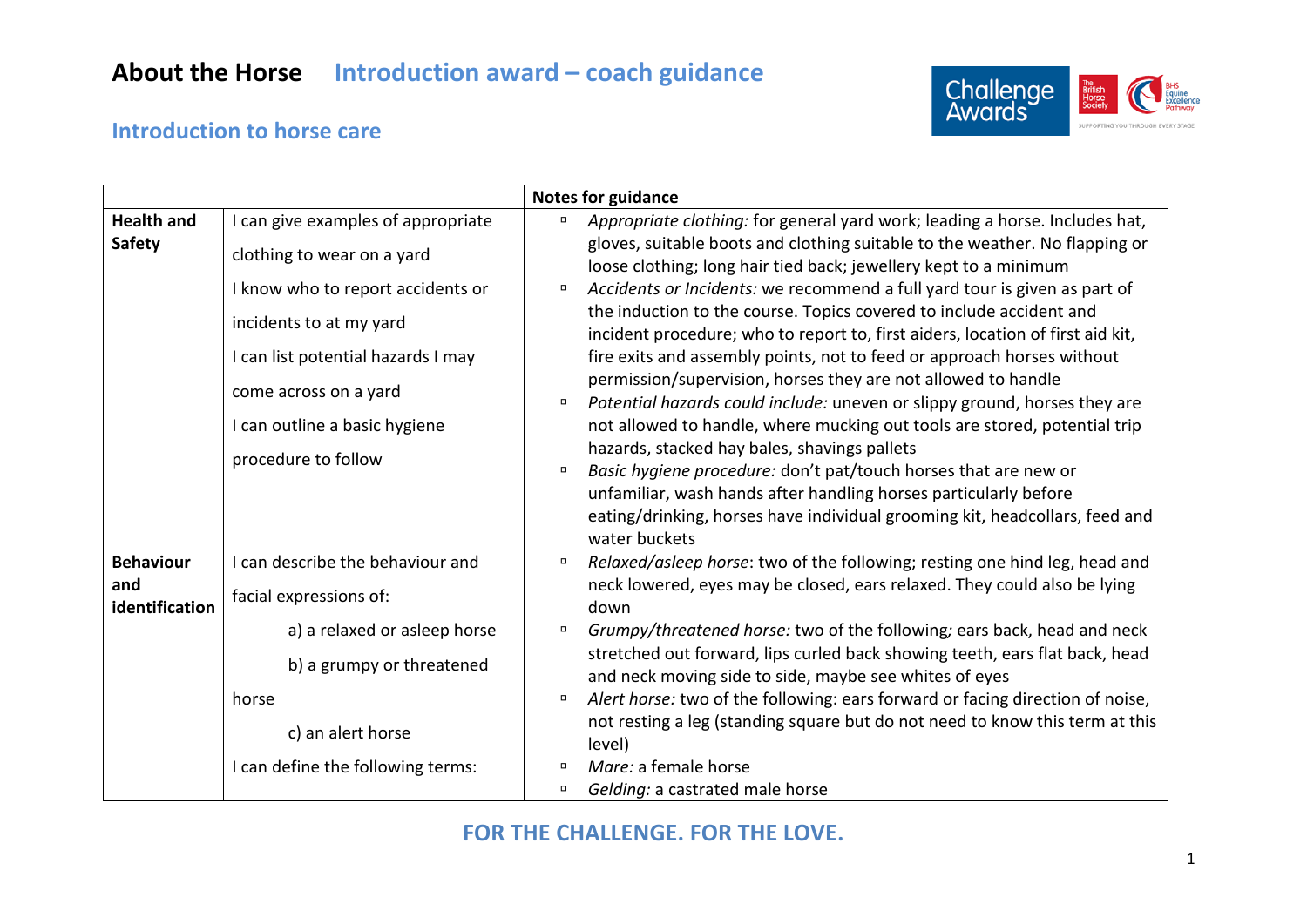## **About the Horse Introduction award – coach guidance**



|                     | a) mare                                 | $\Box$                                        | Horse: measuring 14.2 hh or above                                                                                                                          |
|---------------------|-----------------------------------------|-----------------------------------------------|------------------------------------------------------------------------------------------------------------------------------------------------------------|
|                     | b) gelding                              | o                                             | Pony: measuring under 14.2hh                                                                                                                               |
|                     |                                         |                                               | Please note terms such as filly, colt, stallion are covered in Bronze and not                                                                              |
|                     | c) horse                                |                                               | required at this level                                                                                                                                     |
|                     | d) pony                                 | $\Box$                                        | Colours: three of the following; grey, chestnut, bay, black, piebald. More<br>colours covered in Bronze                                                    |
|                     | I can identify:                         | σ                                             | Points of horse: five of the following: muzzle, nostril, ears, eye, neck, mane,                                                                            |
|                     | a) three horse colours                  |                                               | withers, back, quarters, tail, hock, cannon bone (front and hind), fetlock<br>(front and hind), hoof, chestnut, knee, shoulder, chest, barrel. More points |
|                     | b) five points of the horse             |                                               | covered in Bronze                                                                                                                                          |
| <b>Horse health</b> | I can list the five basic welfare needs | α                                             | Basic welfare needs: Adapted from the five freedoms; Access to shelter,                                                                                    |
| and feeding         | I can identify two signs of good        | behaviour, to be free from pain and suffering | access to food and water, access to company, freedom to express natural                                                                                    |
|                     | health                                  |                                               |                                                                                                                                                            |
|                     | I can list:                             |                                               |                                                                                                                                                            |
|                     | a) two rules of feeding                 |                                               |                                                                                                                                                            |
|                     | b) two suitable treats for              | $\Box$                                        | Signs of good health: two of the following bright eyes, shiny coat,                                                                                        |
|                     | horses                                  |                                               | interested in surroundings, alert, standing evenly on all four legs,                                                                                       |
|                     | I can describe the difference           | <b>Bronze and Silver</b><br>$\Box$            | eating/drinking normally. More signs of good and ill health covered in                                                                                     |
|                     |                                         |                                               | Rules of feeding: two of the following; fresh, clean water freely available,                                                                               |
|                     | between hay, haylage and straw          |                                               | main part of diet should be hay, haylage or grass (fibre, but participant                                                                                  |
|                     |                                         |                                               | doesn't need to list fibre at this level), do not ride horse directly after a                                                                              |
|                     |                                         |                                               | bucket feed, keep water and feed buckets clean, horse should eat roughly                                                                                   |
|                     |                                         |                                               | the same amount each day(weighing feed). Rules of feeding covered in                                                                                       |
|                     |                                         |                                               | more detail in Bronze                                                                                                                                      |
|                     |                                         | $\Box$                                        | Suitable treats: two of the following or others; specific horse treats, mints,                                                                             |
|                     |                                         |                                               | carrots/parsnips (sliced appropriately), apples, bananas, turnips.                                                                                         |

### **FOR THE CHALLENGE. FOR THE LOVE.**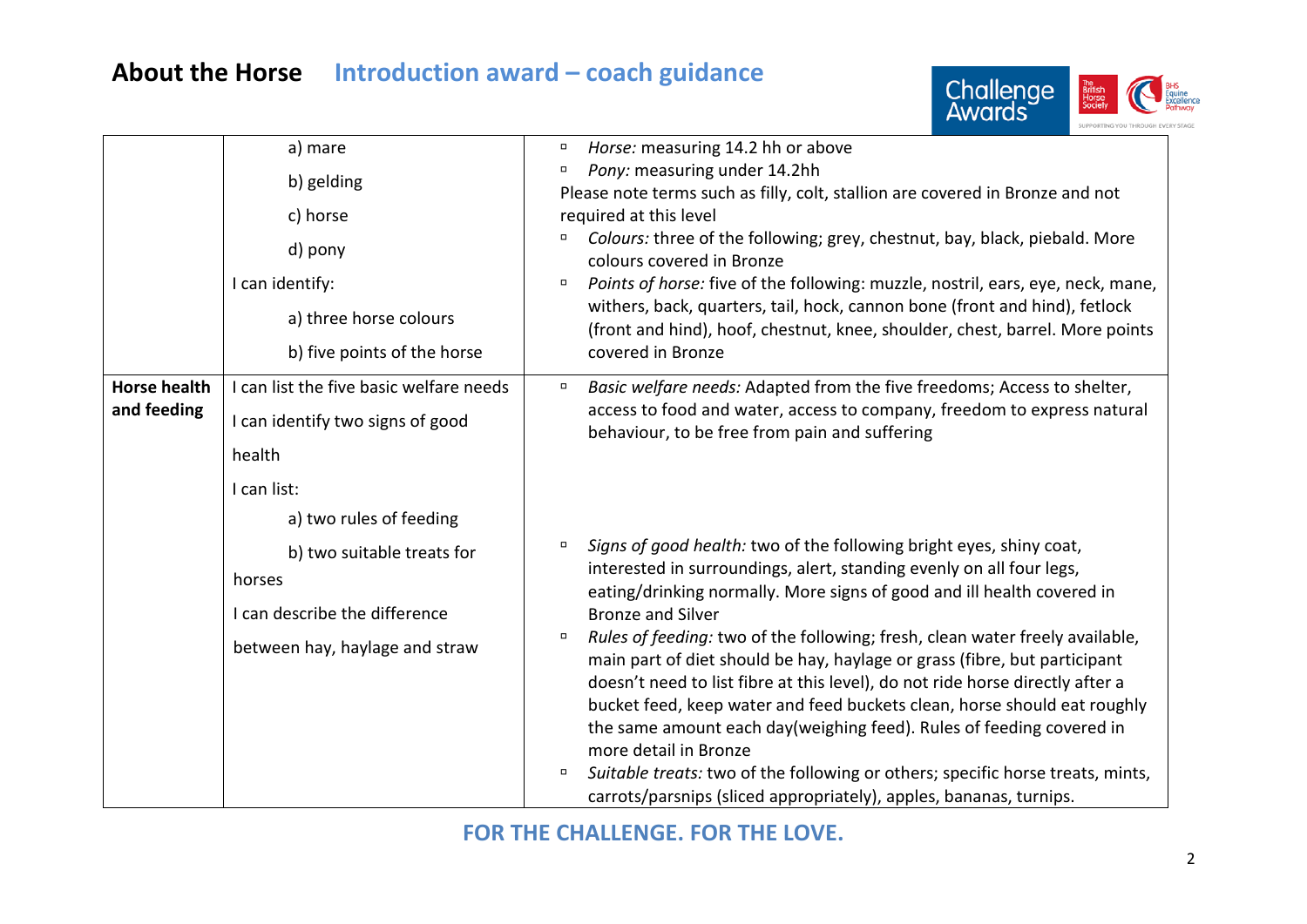# **About the Horse Introduction award – coach guidance**



|                                |                                                                                                                | $\Box$<br>п<br>$\Box$      | Hay: should feel dry to the touch, be golden/green in colour<br>Haylage: damp to touch, distinctive smell, stored wrapped in plastic<br>Straw: used for bedding, bright golden yellow, flatter and wider stems than<br>hay                                                                                                                                                                                                                                                                                                                                                                                                                                                                                                                                                                                                                                                                                                                                                                                                                                              |
|--------------------------------|----------------------------------------------------------------------------------------------------------------|----------------------------|-------------------------------------------------------------------------------------------------------------------------------------------------------------------------------------------------------------------------------------------------------------------------------------------------------------------------------------------------------------------------------------------------------------------------------------------------------------------------------------------------------------------------------------------------------------------------------------------------------------------------------------------------------------------------------------------------------------------------------------------------------------------------------------------------------------------------------------------------------------------------------------------------------------------------------------------------------------------------------------------------------------------------------------------------------------------------|
| <b>Handling and</b><br>leading | I can approach a horse safely<br>I can put on and take off a headcollar<br>I can lead and turn a horse in walk | $\Box$<br>$\Box$<br>$\Box$ | Approaching a horse: should be able to demonstrate; approach from side,<br>awareness of horse's blind spots, walk towards horse, talk gently on<br>approach<br>Put on and take off headcollar: stand next to head and not in front,<br>fastened correctly, lead rope attached, when taking off head collar hung<br>up correctly after. At this level participant doesn't need to fit headcollar<br>task carried out under supervision so coach can give guidance to tighten/<br>loosen headcollar<br>Lead and turn a horse in walk: standing at shoulder, standing on the left<br>side of horse, holding lead rope with right hand under horse's chin,<br>appropriate length of rope, rope not twisted around left hand or loops<br>dragging on floor, walking by horse's shoulder, talking to horse, turning<br>horse so leader is on the outside of the turn. Quiet horse or pony to be<br>used for leading in a small, secure environment (ie not an open field).<br>Participant does not need to lead the horse out from the stable - this is<br>covered in Bronze. |